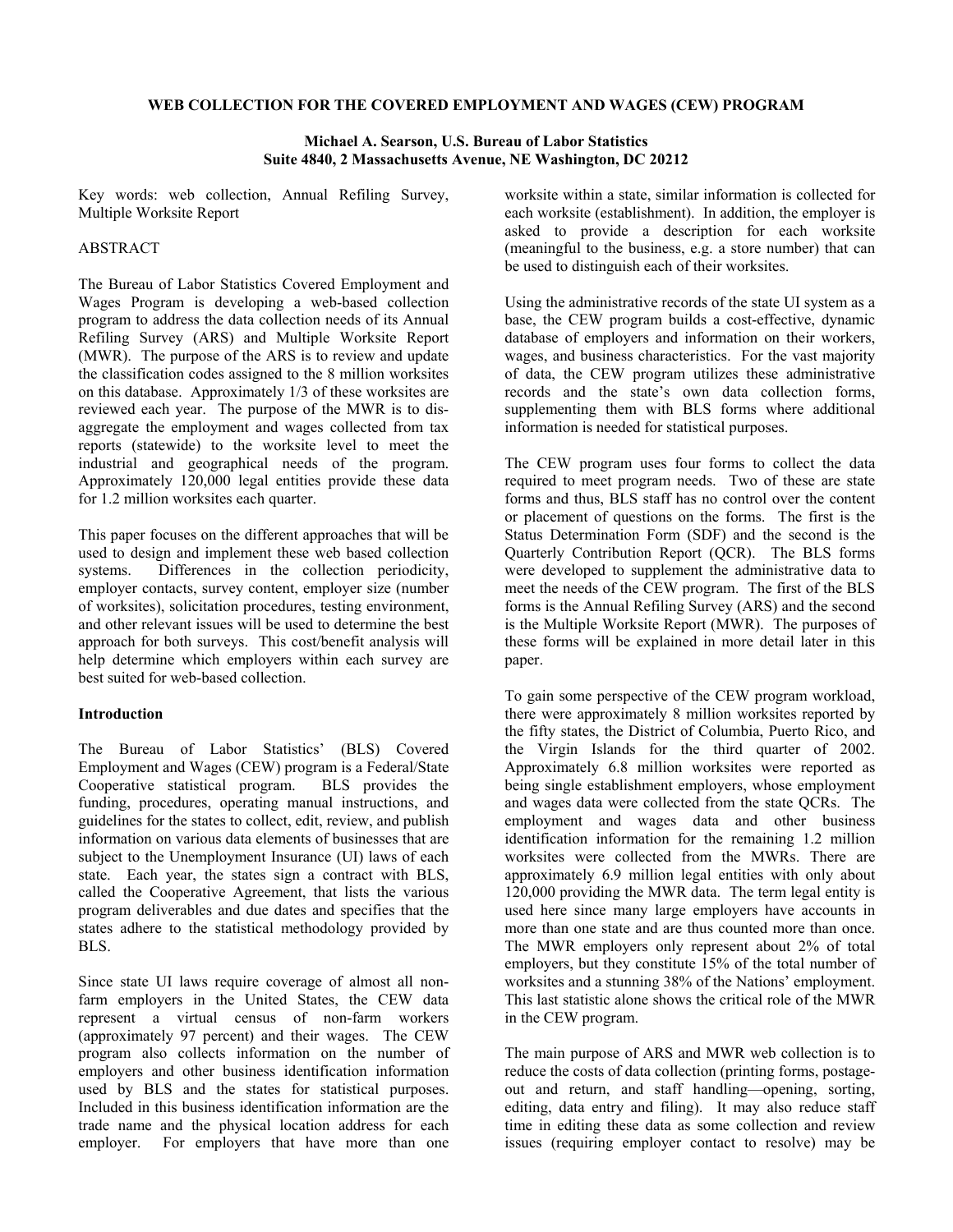addressed prior to the employer completing the submittal of these data. BLS does not envision that this system will reduce the employer respondent burden or affect employer response rates. Based on anecdotal evidence, some employers may have the perception that web collection is actually less time consuming than manually completion of the form. At various payroll conferences attended by BLS staff, employers have asked when this option will be available and stated their preference for this submittal method.

Several studies conducted by the US Census Bureau (CB) have revealed that response rates overall were not affected by using web collection. Their studies focused on which initial solicitation procedures were the most effective in obtaining a web response. Again, cost factors were the primary motive for their using the web. CB staff did not want the use of web collection for these surveys to increase their overall survey costs by raising the number of initial non-respondents. See Nichols, Marquis, and Hoffmann, "The Effect of Motivational Messaging on Mode Choice and Response rates in the Library Media Survey".

# **Background**

 As noted earlier, almost all employers are required to cover their workers for UI purposes. The purpose of this coverage is to provide funds for a temporary period to eligible workers who are laid off through no fault of their own. The dollars paid in benefits to these workers are collected from employers each quarter and stored in a trust fund until needed. The CEW program was initially created to measure the number of workers eligible for benefits. For more detailed information on UI coverage provisions as well as selected exclusions, see Farmer and Searson, "Use of Administrative Records in the BLS CEW Program".

The initial step in the new employer registration process is the completion of a SDF. This form is used to determine whether the employer is subject to UI coverage. Each state has its own SDF, and consequently, these forms vary in style, content and format. The SDF requests employers to provide information on the number of their employees, number of weeks employed, and, their payroll for a certain period of time. They are also asked to provide information on the legal type of their business (corporation, partnership, etc.,); expected economic activities; physical location address (es) and names of the counties in which their businesses are situated; and whether the businesses are in the private sector, a governmental entity, or nonprofit organization.

The state CEW staff then review the information provided and assign an initial industrial, county, and ownership code to each worksite of the new employer. These codes are an integral component of the CEW program as they determine the industrial and geographical cell to which this employer's data is summarized. It is important that these codes are accurate as the CEW's micro data (worksite level) are used as the sampling frame for most BLS

business surveys; generally the sampling frame is about 7 months old. Likewise, the updated employment and wages macro level data (summarized by industry, geography, and ownership) are used by these same surveys as population controls for reference period employment. The macro level data are also used by the Bureau of Economic Analysis in the preparation of the Personal Income component of GDP.

### **Annual Refiling Survey (ARS)**

These extensive uses require that these codes be periodically reviewed to determine whether a business has changed its economic activity or relocated and/or expanded to additional locations. To conduct the statistical review of these data elements, BLS authorized and developed the Annual Refiling Survey (ARS). Each year states mail an ARS form to approximately one-third of all employers, who are asked to review their currently assigned industrial and geographical classification codes. The selection is based on an employer's federal Employment Identification Number (EIN). By using the EIN as the selection factor, all locations of the same enterprise (those using the same EIN) will be contacted the same year, even if they have employees in different states. To facilitate the collection of this information, BLS developed separate survey forms for employers with only one worksite (the 3023-NVS) and those with multiple worksites within the same state (the 3023-NVM).

 Employers sent the NVS form are asked to review an industry description that lists economic activities corresponding to the industry code to which they are currently assigned. If the description is correct, the employer simply checks the 'yes' box on the form. If the employer thinks the description is not correct, they check the 'no' box and is then asked to provide a description of their economic activities. In addition, the employer is also requested to review and update, if necessary, its physical location address and the address to which BLS survey forms should be mailed for completion. Finally, on the NVS form, single worksite employers are also asked if they still have only one worksite. If the answer is no, then the employer is requested to provide the physical location address, economic activities, and county of each of the worksites. This information is used to determine whether this employer needs to be sent the other CEW program statistical form, the MWR.

The 3023-NVM is used to verify and update, if necessary, the same data elements for all of the worksites of the employer. Each worksite has a trade name, physical location address, current assigned county, and worksite description printed on the form. If the employer has different industrial codes assigned to their worksites, then an industry description for each set of worksites with a specific industry code is printed. This process is repeated until all appropriate industry codes and their applicable worksites have been listed. For example, if one employer with 50 worksites has 10 worksites in five different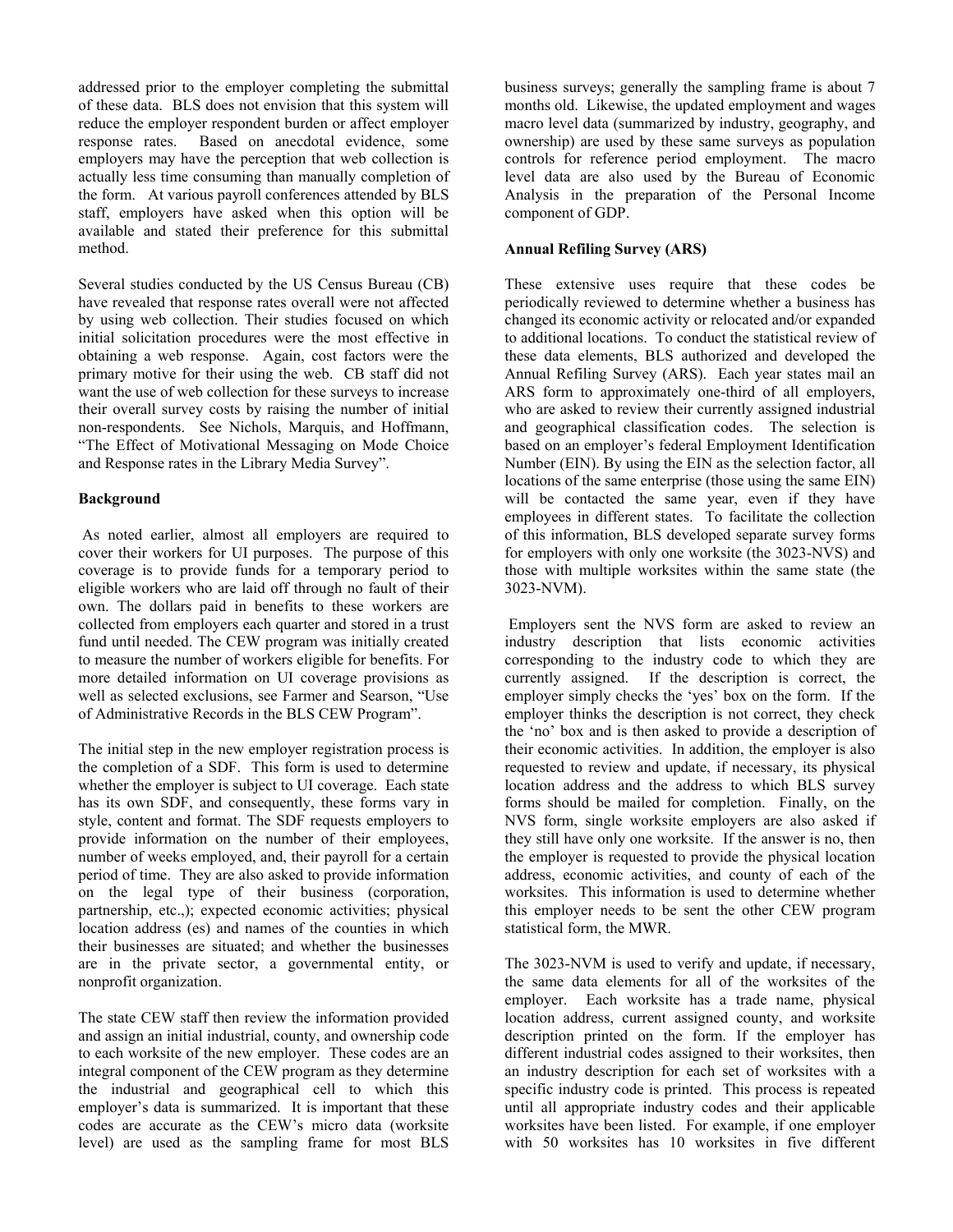industry codes, then the 3023-NVM form will display the first 10 worksites with the appropriate industry code and a check box for each worksite. This process will be repeated until all of the worksites appear with their appropriate industry description.

It is important to note that employers who have multiple worksites within a state usually perform the same industrial activity at each worksite. This is a critical factor when evaluating which employers would make good candidates for ARS web collection. Another critical factor in the web collection analysis process is the availability of employer contact information. Although the ARS forms request the name, title, and phone number of the person completing the form, this information is not always entered into the state's CEW database. (For more detailed information on the ARS process, see Searson "Automated Data Collection Strategies for the Covered Employment and Wages Program".)

Approximately 2.6 million employers were selected for the FY 2003 ARS and mailed a 3023-NVS form (single worksite employers). Approximately 36,000 employers were mailed the 3023-NVM forms (multiple worksites).

## **Multiple Worksite Report (MWR)**

As noted earlier, the UI program requires employers to file a QCR. The QCR collects information on the number of employees working in each month, their wages, their taxable wages, and the contributions due from the employer based on their current tax rate and their taxable wages.

Since employers provide these data for UI tax purposes, they are reported for all employees that the employer has in that state. This information suffices for employers with only one worksite, but it is insufficient for employers with multiple business locations. Since the single worksite employer only has one industrial, county, and ownership code assigned, all of its employment and wages will be assigned to those codes. This single code assignment is inadequate for employers with numerous locations (possibly in different counties) and/or business activities (possibly in different industrial codes). These codes are critical to the extensive usage of these CEW data as a sampling frame and/or population controls for most establishment-based BLS surveys.

To deal with this situation and to insure that the employment and wages of each worksite of an employer were properly assigned to the correct industry and county, BLS developed the Multiple Worksite Report (MWR) in 1991. In a sense, the MWR is a supplement to the QCR since it is a dis-aggregation of the employment and wages that were reported on the QCR. Thus, the MWR collects employment and wages data at the worksite level and each of these worksites is assigned a specific industry and geographical code. The employer is also requested to provide the trade name for each worksite, its physical location address, and a worksite description uniquely identifying it in their payroll system.

Every quarter each State mails the MWR form to all employers meeting the CEW program criteria. The MWR lists all of the worksites identified by the employer on the prior quarter's MWR form. Any updates to the worksites' addresses, trade names, and/or worksite descriptions are noted on the next quarter's MWR form. The employer is requested to post the employment for each month of the quarter and the quarterly wages for each worksite. The employer is also requested to add new worksites and note those that are closed or sold to another employer. Any further updates to the business identification information for each worksite are also requested on the MWR form. The MWR forms also request the name, title, and phone number of the person completing the form in the event that the state needs to contact this individual concerning their responses to the survey questions. Most states enter this information into their CEW database since this information is used on a frequent basis. If the state did not enter this information, it is not difficult to retrieve from the latest available MWR form.

A quick review of the factors presented for the ARS and MWR forms are noted below in Table 1. This information will be important in determining the most cost-effective approach to implementing web collection in these surveys.

#### **Table 1**

| <b>Factor</b>                                    | <b>ARS</b>                                    | <b>MWR</b>                                                           |
|--------------------------------------------------|-----------------------------------------------|----------------------------------------------------------------------|
| <b>Collection mode</b>                           | paper-decentralized<br>(States)               | Paper-decentralized (states)<br>Electronic-centralized-EDI<br>Center |
| <b>Collection</b><br><b>Frequency</b>            | annually-<br>once every 3 years               | quarterly                                                            |
| <b>Employer Familiar</b> No<br><b>With Form</b>  |                                               | Yes                                                                  |
| <b>Contact Info.</b><br>Name, Phone #,<br>Title, | generally not<br>available                    | on state database                                                    |
| $Fax \#$                                         | generally not<br>available                    | on form                                                              |
| Type of<br>Employer                              | most small,<br>some medium,<br>very few large | medium to large to very<br>large                                     |

### **Factors Impacting MWR Web Collection Strategy**

In addition to exploring web collection, BLS has also implemented other data collection methods to reduce survey costs. Some methods have also resulted in a reduction of the employer respondent burden. In 1995, BLS opened the Electronic Data Interchange (EDI) Collection Center in Chicago to expedite the collection of MWR and other statistical data from large employers.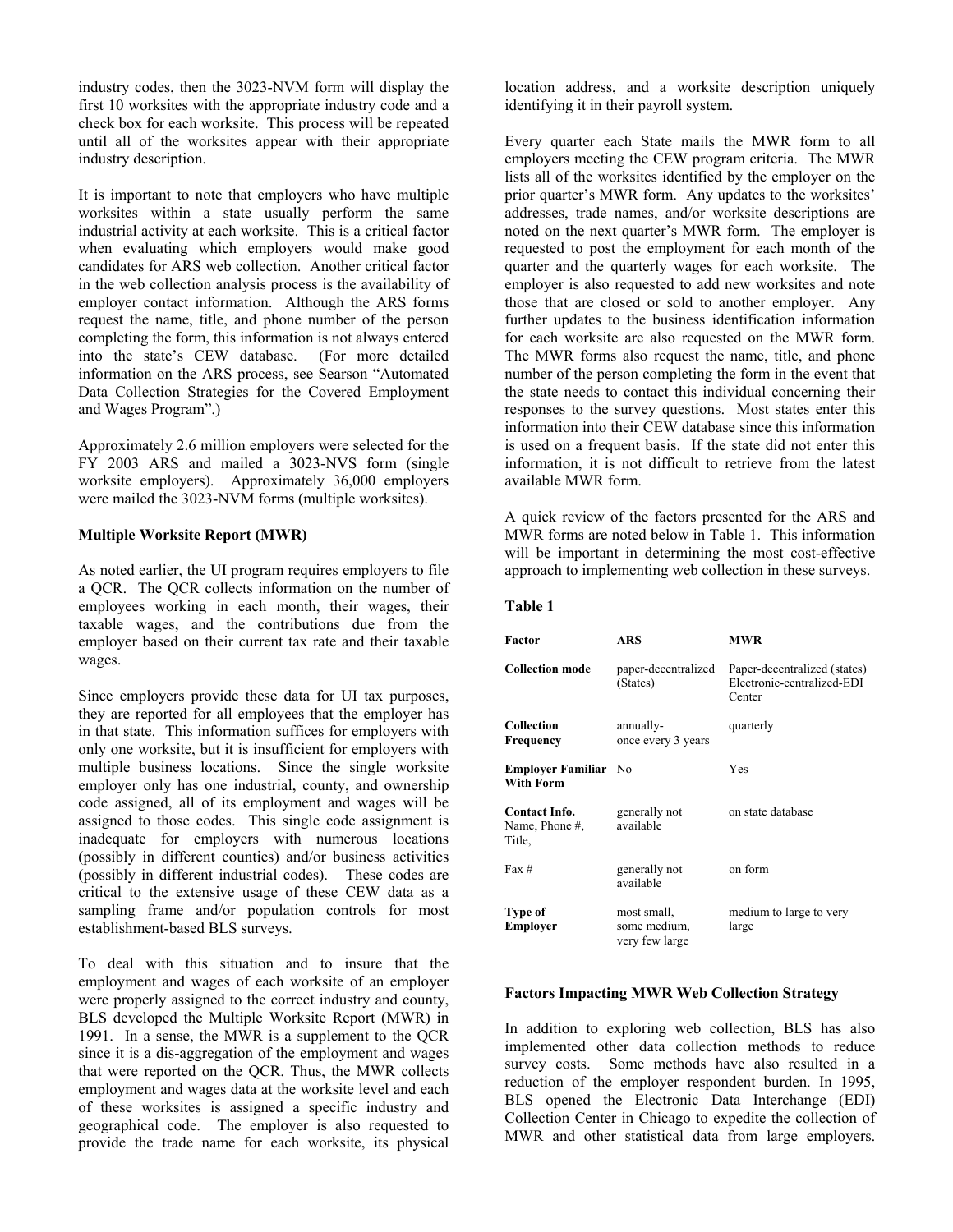These employers were defined as those having hundreds or thousands of worksites located across the country. One principal advantage to this system is that the employer sends one file to BLS, which then edits the data and forwards the MWR data electronically to the appropriate states. During discussions with employers on this proposal, BLS staff became cognizant of the use of specific employer payroll/tax software used by these large employers. In addition, BLS became cognizant of the use of payroll/tax provider firms (also known as service bureaus) by employers of all sizes.

BLS staff then initiated efforts to have these payroll/tax software developers and payroll/tax preparer service firms include the electronic transmittal of the MWR data to BLS as a product of their software for the former group or a service that they would provide for their clients for the latter group. The latter group is important to MWR web collection as some of these firms with numerous locations in a state may already use one of these payroll firms to provide their MWR data to BLS. Employers are not required under federal law to file the MWR; however, slightly more than half the states do require its completion under various state laws or regulations.

# **Factors Impacting ARS Web Collection Strategy**

The same legal requirements cited above for the MWR also apply to the ARS, except that less than half the states mandate it be completed. Neither the software developers nor the payroll/tax filing service firms have shown any interest in providing ARS type information for their clients. This response is not surprising given the fact that the ARS is only completed once every 3 years and the payroll staff is not likely to be responsible for its submittal.

Beginning in FY 2002, BLS initiated a Touchtone Data Entry response system for the ARS in five test states. The results were so impressive and the costs were so low relative to the savings that the project was expanded to forty states in FY 2003. In FY 2004, all states will be required to use the system. The BLS system, known as the Touchtone Response System (TRS), is limited to those single worksite firms that have valid industrial and geographical codes and a physical location address. The employer is only eligible to use the TRS if the information pre-printed on the paper supplied 3023-NVS form is correct. In lieu of using the postage-paid envelope that is provided, the eligible employers are invited to call the toll free number and answer a few questions regarding their ARS form. Of the employers that were eligible, approximately 28.2 % responded using TRS during FY 2003.

BLS is also examining the potential use of a fax-out and fax-back system for ARS. This system would yield more cost savings than the TRS, as it would also eliminate the cost of printing the ARS forms and outgoing postage. In addition, the fax ARS system would allow those employers

with updates to the data collected on the 3023 form to fax the form to BLS.

One main issue with the fax-out/fax-back ARS proposal is the current lack of employer fax numbers on the quarterly employer data files that states send to BLS. A cursory review of state SDFs reveals that only half the states collect the fax number during the registration process. BLS is currently pursuing the potential acquisition of these fax numbers from private firms that specialize in employer related databases for marketing purposes. A costly alternative to this approach is to have the state staff enter the fax numbers from the returned paper ARS forms. One other alternative to this approach is to mail the ARS from to the employer and request the employer to fax the ARS form back to BLS. This step would cut costs and also capture the employer's fax number for use in future years.

As noted earlier, the fax-out/fax-back system saves more money than TRS, assuming that BLS can obtain the fax number of the employer. That system could also be used for both single and multiple worksite employers. The TRS targets only single worksite employers with no missing data and valid industrial and geographical codes. Thus, BLS staff is exploring numerous ARS options at the same time that the web-based collection is being developed.

Another potential factor is employer size. One could assume that the small employer (1-10 employees) might not have access to a personal computer or to the Internet. Thus, this employer may not be a viable candidate for web collection. That certainly is one factor that will be studied during the test phase of this project. On the other hand, the employer with more than one worksite would seem more likely to have a personal computer. That hypothesis will be studied, too. Simply stated, the size of the employernumber of employees and worksites will be examined to determine the optimum size criteria for ARS web collection.

# **MWR Approach**

To begin the MWR web collection project, BLS identified 12 functions for the MWR. BLS then asked 12 states to review the proposed web collection functionality and determine if normal MWR data collection issues/problems were being addressed. The state staff did so during the collection and review of the paper MWR forms for one quarter and submitted their findings and recommendations to BLS. A review of these reports resulted in some modifications to the original functionality statements. The amended statements were sent to the states for a second round of review and appraisal. Following this second round of comments, further modifications were made to the proposed functionality.

Shortly thereafter, BLS staff met with the states to determine the final specifications. At these meetings, the state staff initially indicated that they wanted the system to deal with numerous reporting issues and to prompt the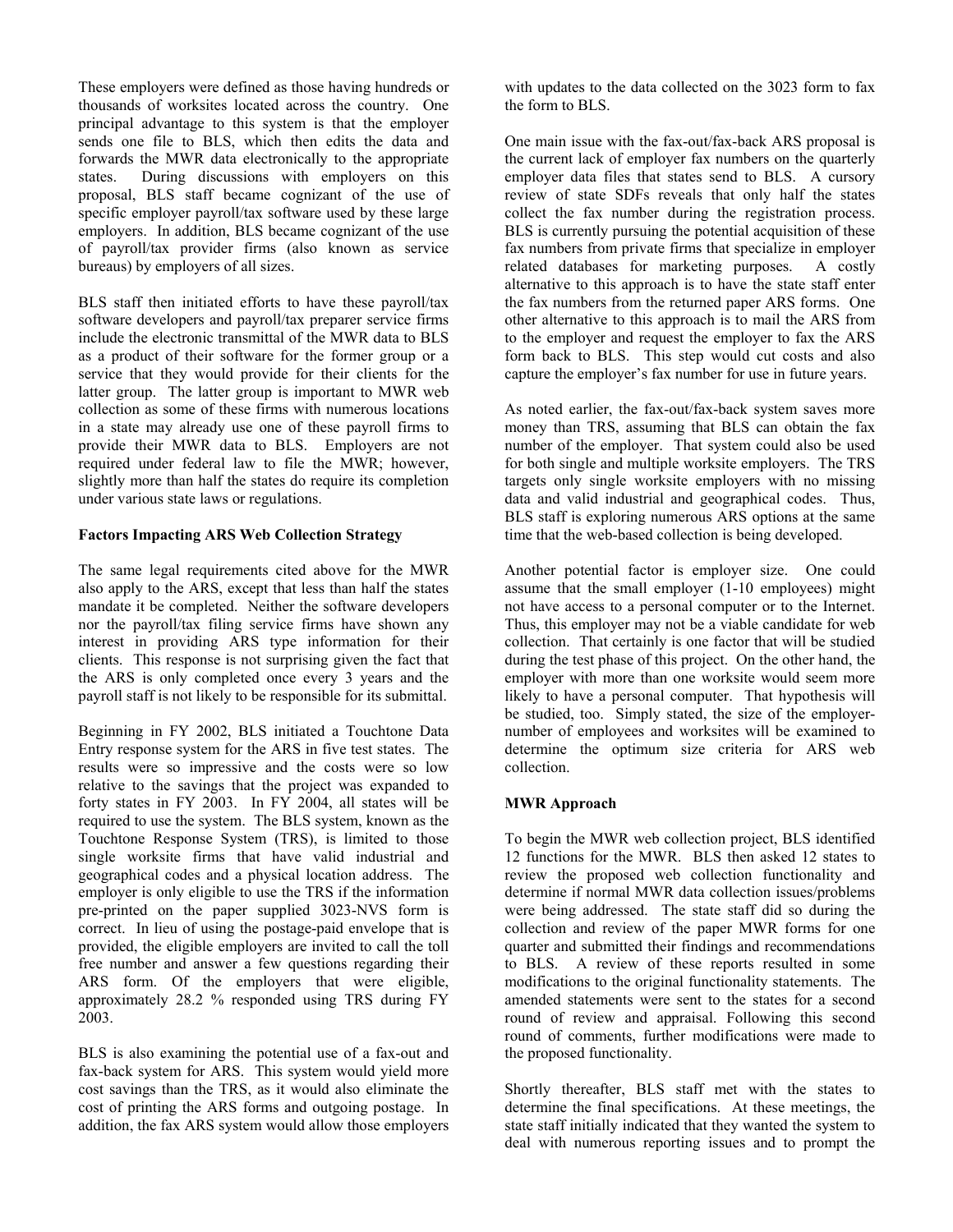employer to explain any data inconsistencies. After extensive discussion, the states concluded that the system should initially stress the data collection functions and pay less attention to resolving data reporting problems and data questions. In other words, the primary focus should be to collect the data. BLS plans to analyze the data reporting issues being experienced once the system is operational. The second version of the system will be designed to resolve these employer-reporting problems.

For the past 6 months, BLS staff has been using these functionality statements to develop the appropriate web screens. These screens will be reviewed by the BLS Cognitive Research staff and modified, as necessary, to insure that the final screens and procedures are understandable by the respondents. Upon completion of this step, BLS plans to conduct usability tests using our own staff to "fine tune" the collection instrument. This procedure was used quite effectively prior to the implementation of the TRS for the ARS. Prior to the initial testing of our web screens with employers, BLS will provide the initial "test" states with a final review opportunity.

Four common employer-reporting problems are addressed in this system. The first is the employer forgetting to list new worksites in the quarter that they open. This situation creates the second problem---the employment and wages for the worksites on the MWR, when summarized, do not match the data reported by the employer on its QCR because of the missing employment and wages of the new worksite. The MWR web system asks the employer if it has any new worksites to report for that quarter. After the employer indicates that the form is complete, the system summarizes the employment and wages for all worksites and asks the employer to match these totals with those reported on the QCR. If differences exist, the employer is asked to review the data provided and resolve the differences or provide an explanation, if possible.

The third problem encountered on the paper MWR form is the failure to provide employment and wages data for existing worksites. This occurs because some employers fail to complete the last page of the MWR. This situation will be addressed, as the employer will be prompted to provide data for all worksites. The fourth problem is created when the employer lists the employment and wages for "Worksite A" on the wrong line, e.g., Worksite B. The paper version of the MWR form does not print the employment and wages for the prior quarter. The MWR web version will provide this information, hopefully reducing the frequency of this problem. In addition, simple over the month and quarter comparisons will be used to note the larger mismatches of this type. It is hoped that these features will significantly reduce the staff time required to resolve these problems with employers. **ARS Approach** 

As stated earlier, the main goal for the MWR and ARS web collection is to reduce the costs of collecting and reviewing these survey data. Although web screens for both the single and multi-worksite employers have been developed, BLS has determined that the ARS web collection for single worksite employers may not be as cost effective as the other data collection strategies (TRS and Fax) mentioned in this paper.

If other factors are used, the ARS web collection for single unit employers may have a special role e.g., the development of a "customized ARS" for employers in selected industries to resolve unique reporting problems. Assuming the Office of Management and Budget would approve modifications to the ARS forms, a tailored set of screens and questions could be developed to meet the additional needs of each industry. Thus, the goal for the web collection in these situations would be to improve data quality rather than reducing data collection costs. One could argue that to obtain the correct information on the paper ARS form, additional staff time would be required to contact the employer to clarify selected issues. This extra effort would offset the potential extra costs of web versus the TRS or fax methods.

For employers with multiple locations, the ARS web collection may have an added benefit of reducing the employer respondent burden. These web screens allow the worksite data and industry descriptions to be displayed in a more effective manner than the comparable 3023-NVM paper form. Consequently, the amount of time required for an employer to complete the survey would be reduced. A further reduction in the reporting burden for an employer and BLS costs can easily be achieved by using a "piggyback" approach. When employers use the web to provide MWR data for the third quarter (collected in October), the system will ask them to review a few additional questions related to the ARS and BLS will not mail the survey forms to the employer. Since the MWR system asks the employer to review the trade name, physical location address, and worksite description for each worksite, there is no need to repeat this same process for the ARS. The only additional question to be answered is whether the industry description is correct.

# **Solicitation Procedures and Research**

Determining the most cost-effective approach to contact employers to request their participation in web collection is not an easy task. The first step in this process was the need to become thoroughly knowledgeable of the required security procedures. BLS requires the use of a solicitation identification number (account number) and a password or a digital certificate for an employer to enter the BLS website and register for web collection for a specific survey. This information has to be provided in a letter explaining the purpose of the survey and noting web collection as an option.

Neither of the surveys collects an e-mail address for their contacts. Even if this information were available, the solicitation identification number and password could not be sent to an employer together in an unsecured e-mail